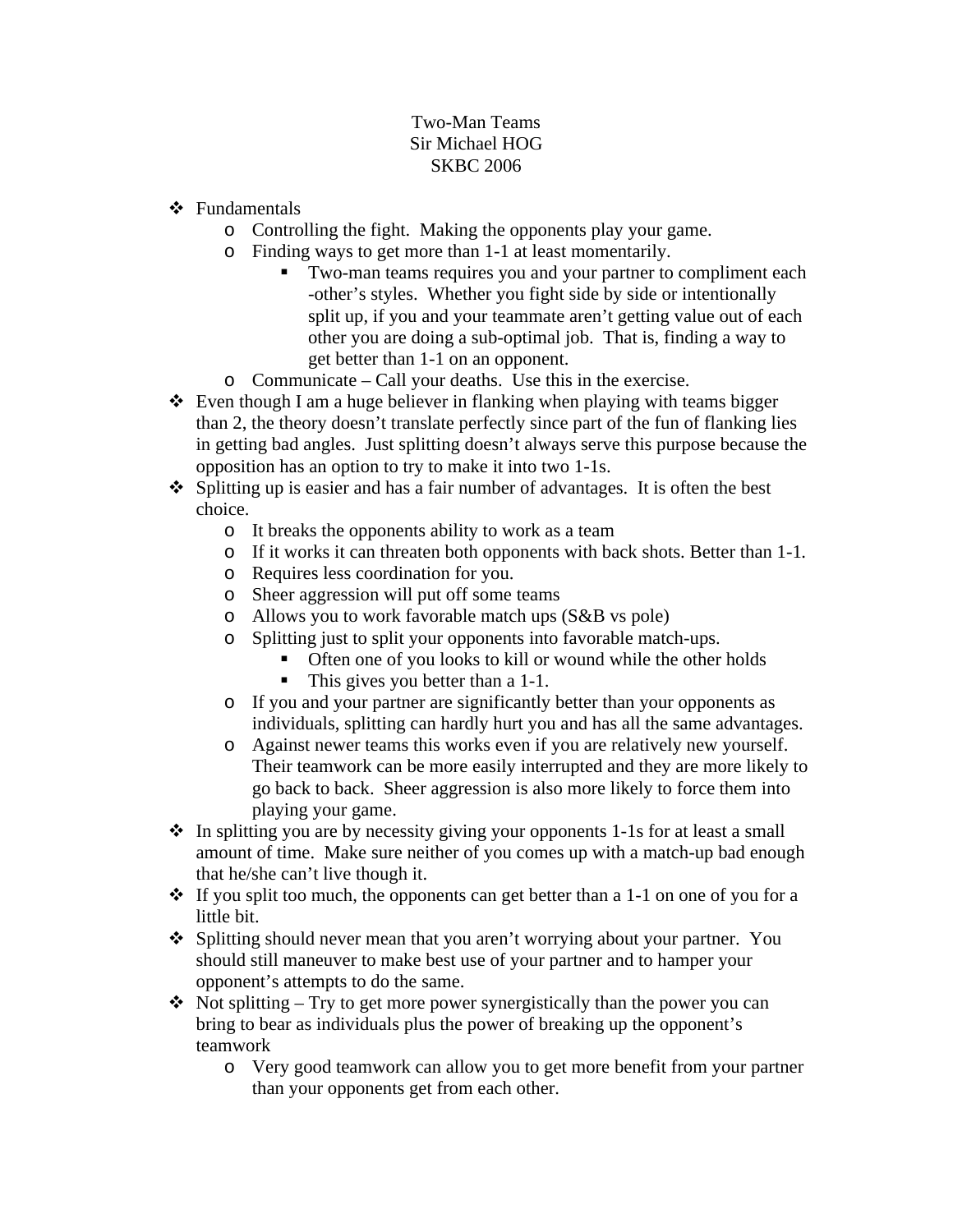- This requires a fair amount of training together. It is a goal.
- The very best teams can gain the most benefit this way but need to be good enough to adapt if situations call for other choices.
- o Protecting greater range, which allows you to bring better than 1-1 to bear.
	- Poles are an extreme example of this.
- o Opponents who are flanking badly can provide momentary chances to bring more than 1-1 if your team can move together without exposing.
- o One of our team members is at too much of a disadvantage in the momentary 1-1.
- o All of these things require quick action to force opponents who plan to split from dictating it into their fight.
- Staying together doesn't mean not moving or allowing your opponents to dictate where you go. You can move together. In fact that's the way I prefer to fight more than 2.
- $\triangleleft$  Fighting side by side Basic theory
	- o Wing-leader/Wing-man concept
		- Wing-leader
			- Physical leader
			- As in the lead in Dancing
			- More aggressive
			- More fakes and bait
			- More self-directed
		- Wing-man
			- Faster
			- Supports leader
			- Field awarness
			- Comfortable in role
			- More defense
			- Better group fighter
	- o Stay together If fighting this way stay within 2 steps.
	- o Choosing the right partner
		- Complimentary Styles
		- Weapons that work together
		- What if there is no choice
		- Zen and the art of Two man
		- {Partner choosing Exercise}
- Fighting two against two
	- o Making match-ups (splitting or not)
		- **Strong against strong or vice versa**
		- Steal what the opponent wants to do (make them fight your fight)
		- A plan that trades your death for their wound sucks even if it is the better fighter's wound.
		- Use your psychological advantage and your partners.
	- o Cooperative footwork (if you stay close)
		- Don't get in your partners way
			- If you are rush in same direction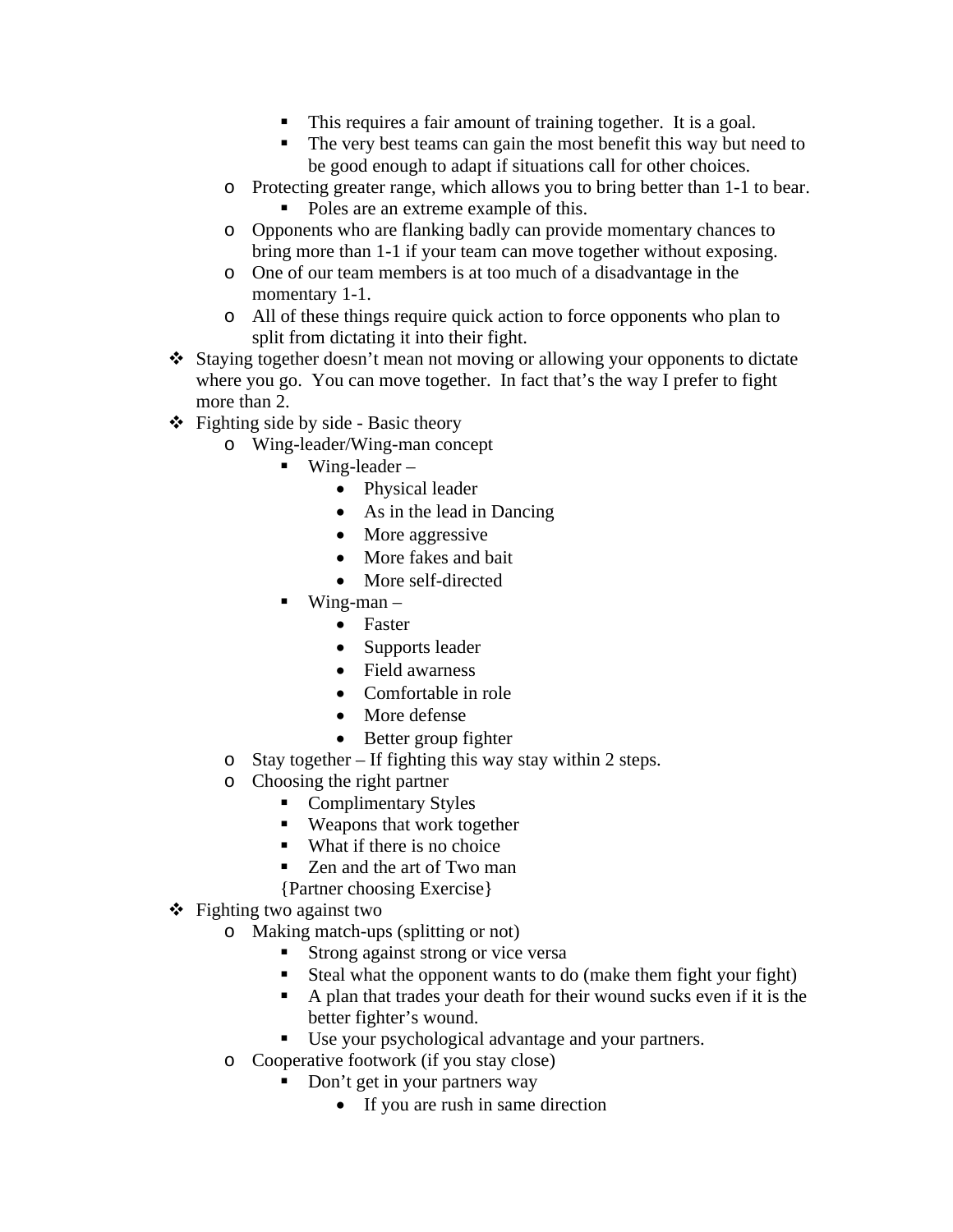- Body contact can be better than speech
- Footwork can fool your opponent but probably not your partner.
- Leg Switching
- o Getting shots for and from your partner (if you stay close)
	- Make your man interested by looking at his partner
		- You take advantage yourself.
		- Temp your partner's man by showing something
			- Your partner takes advantage.
			- Leg bait
			- Elbow Bait
			- Make a very aggressive attack on your man leaving yourself open to his partner. Only if your partner can be sure to clean up.
			- Fake by leaving your partner to dry. Works with Shield men. Especially
	- Multiple angles of attack
		- Classic Hi-low
		- Opposite sides. Low-low or high-High with motion.
- o Positioning to help your partner (if you split)
	- Pincer (turn and burn)
		- Breaks team work and concentration
		- May open backs
		- Steals options.
	- How to react to their split
		- Keep the initiative
		- Avoid getting back to back
		- Hard to come back together
			- o But easy to enter the your buddy's fight
		- Hurry and delay
			- o One of you hurries and the other delays
- Countering
	- o Opponents that split.
		- You can split too. 1-1s are not necessarily good but certainly better than giving them backs.
		- Get quick legs on them.
		- Take advantage of the monetary 2-1.
			- Both of you quickly to one of them.
			- Speed is key since they are trying to back to back you.
			- More risky
		- Opponent switching
			- Has to be planned and very quick
			- Totally worth it for a pole
			- Otherwise deepened on specifics
	- o Opponents that want to stay together
		- Get a shield on the pole.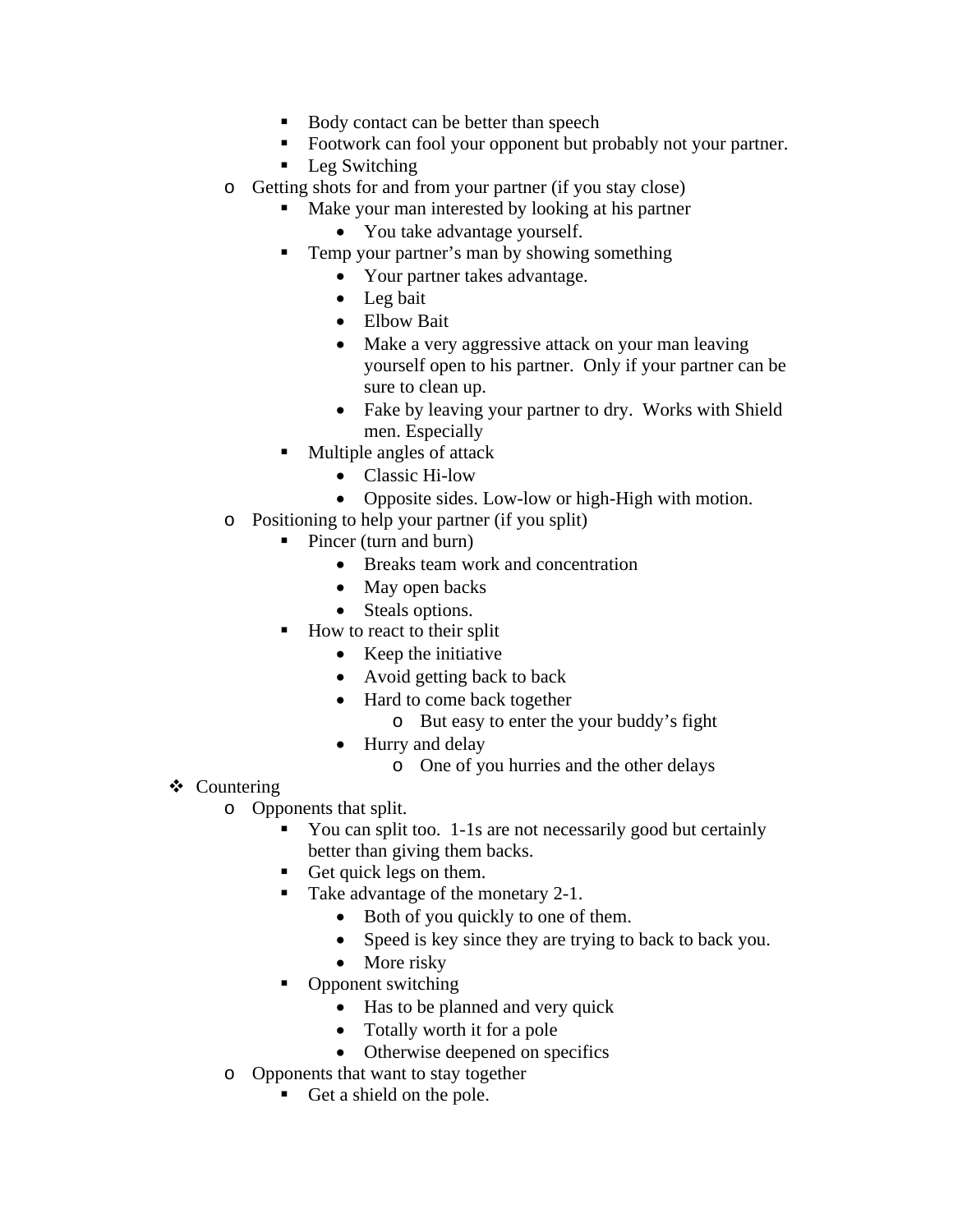- Don't give them reasonable leg shots. (right range)
- Stay a threat so they can't 2-1 your partner (right range).
- Keep looking for your position to get better than 1-1 on backs.
- $\triangle$  Special combos
	- o Poles
		- When fighting with poles Pole is wing leader
		- Wingman covers pole but pole sets tempo.
		- Pole needs to be willing to attack (especially stab.
		- They will split you or rush. Anything that breaks that is good.
		- When fighting against pole rush or split them
			- The longer you let them keep range and protection the worse it is.
	- o Other combos
		- Flail is real good against shield but less so on Florentine
		- Madus and down spears act as better range.
			- They can therefore slow the other teams tempo
			- Use against fast fighters
- $\triangle$  Fighting two against many
	- o Here your disadvantage is that you must not only fight more opponents but that they come from a wider angle.
	- o The choice to split or not is about the same.
		- Line fighting is ill advised because they can get more threats on each of you. (2.5-1)
			- Splitting removes this but precludes lining guys up.
			- **Mistakes you make may be more deadly**
			- Splitting makes opponent's teamwork easier too
	- o Your key is mobility (especially if staying together)
		- Move together and make sure your are supporting each other.
		- Move away and around, trying to line them up. Don't hesitate to jump on any one of them that gives you an opportunity.
		- Exposes fewer arcs of fire
		- It takes advantage of the lazy instinct in humans
		- It allows you to take advantage of the aggressive, by:
			- Backing out
			- Only using one of you to deal with the rush
			- Hitting lots of legs
	- o Two cooperate better than many use this
	- o Both partners need very strong personal combat awareness to make this work. The odds are still against you.
	- o If you are the group. Use the techniques taught today and you damn well better win.

Drills